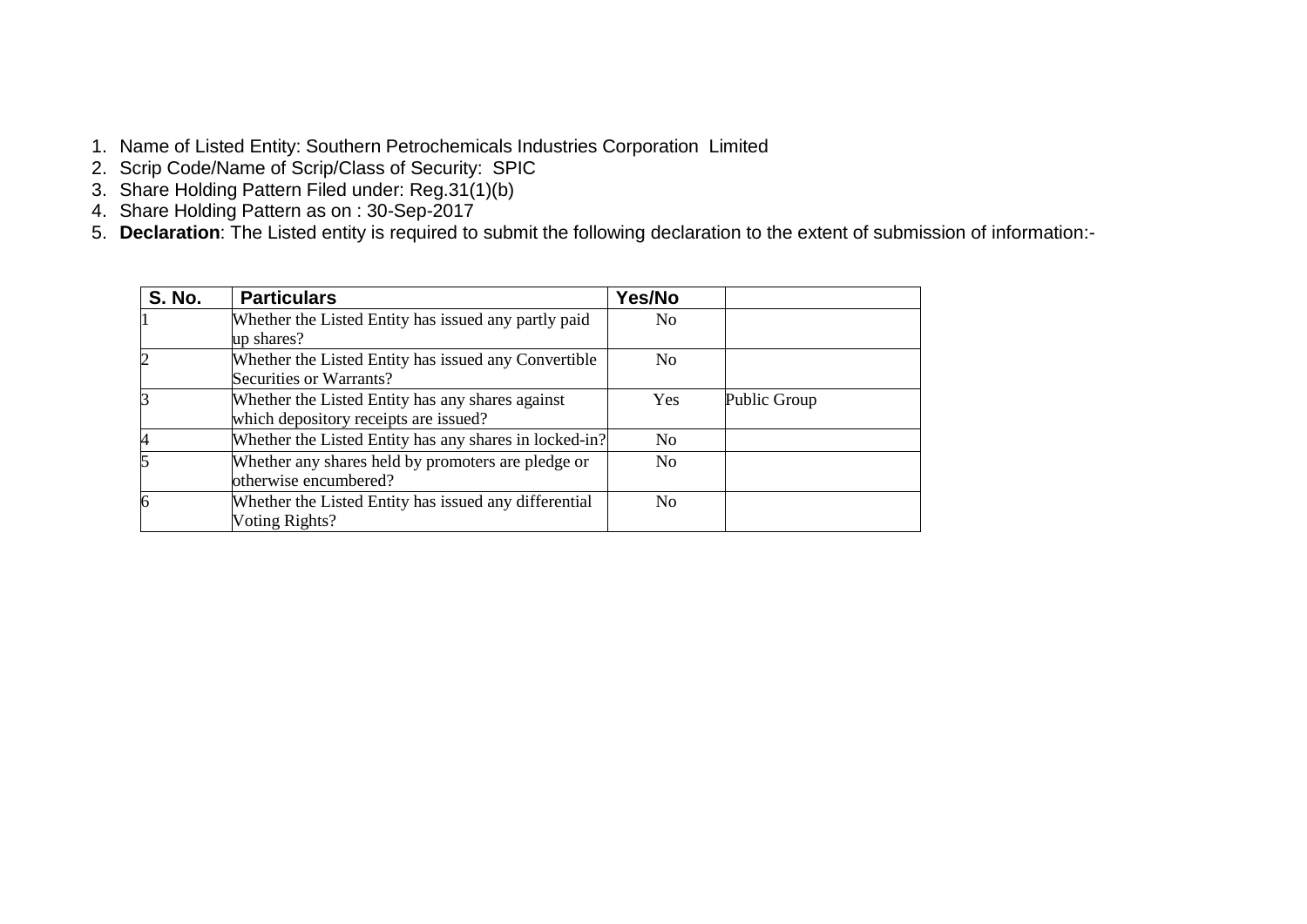## Table I - Summary Statement holding of specified securities

| Catego<br>ry<br>(l)   | Category of<br>shareholder<br>(II)        | Nos. of<br>shareh<br>olders<br>(III) | No. of fully<br>paid up<br>equity<br>shares<br>held<br>(IV) | No. of<br>Partly<br>paid-up<br>equity<br>shares<br>held<br>(V) | No. of<br>shares<br>underlying<br><b>Depository</b><br><b>Receipts</b><br>$\overline{(V)}$ | <b>Total</b><br>nos.<br>shares<br>held<br>$(VII) =$<br>$(IV)+(V)+$<br>$\overline{(VU)}$ | <b>Shareholding</b><br>as a % of total<br>no. of shares<br>(calculated as<br>per SCRR,<br>1957)<br>(VIII) |                                        | <b>Number of Voting Rights</b><br>held in each class of   | securities<br>(IX) |                                                 | No. of<br><b>Shares</b><br><b>Underlying</b><br><b>Outstanding</b><br>convertible<br>securities<br>(including | Shareholding,<br>as a % assuming<br>full conversion<br>of convertible<br>securities (as a<br>percentage of<br>diluted share |                       | <b>Number of</b><br>Locked in<br>shares<br>(XII)            |            | <b>Number of</b><br><b>Shares</b><br>pledged or<br>otherwise<br>encumbered<br>(XIII) | <b>Number of</b><br>equity<br>shares held<br>in<br>dematerializ<br>ed form |
|-----------------------|-------------------------------------------|--------------------------------------|-------------------------------------------------------------|----------------------------------------------------------------|--------------------------------------------------------------------------------------------|-----------------------------------------------------------------------------------------|-----------------------------------------------------------------------------------------------------------|----------------------------------------|-----------------------------------------------------------|--------------------|-------------------------------------------------|---------------------------------------------------------------------------------------------------------------|-----------------------------------------------------------------------------------------------------------------------------|-----------------------|-------------------------------------------------------------|------------|--------------------------------------------------------------------------------------|----------------------------------------------------------------------------|
|                       |                                           |                                      |                                                             |                                                                |                                                                                            |                                                                                         | As a % of<br>$(A+B+C2)$                                                                                   | Clas<br>$\mathbf{s}$<br>$\frac{eg}{X}$ | <b>No of Voting</b><br><b>Rights</b><br>Clas<br>s<br>eg:y | Tot<br>al          | <b>Total</b><br>as a<br>$%$ of<br>$(A+B+$<br>C) | <b>Warrants</b> )<br>(X)                                                                                      | capital)<br>$(XI) = (VII) + (X)$<br>As a % of<br>$(A+B+C2)$                                                                 | No.<br>$\overline{a}$ | As a<br>$%$ of<br>total<br><b>Shar</b><br>es<br>held<br>(b) | No.<br>(a) | As a<br>$%$ of<br>total<br><b>Share</b><br>s held<br>(b)                             | (XIV)                                                                      |
| $\mathbf{A}$          | Promoter $&$ 13<br>Promoter<br>Group      |                                      | 100666630                                                   |                                                                |                                                                                            | 100666649.43<br>38                                                                      |                                                                                                           | 1006 0<br>6663                         |                                                           | 100<br>666<br>638  | 49.43                                           |                                                                                                               | 49.43                                                                                                                       |                       | 0.00                                                        |            |                                                                                      | 100281534                                                                  |
| B                     | Public                                    | 65978                                | 86031898 0                                                  |                                                                | 16941800                                                                                   | 102973650.57<br>98                                                                      |                                                                                                           | 1029 0<br>7369                         |                                                           | 102<br>973<br>698  | 50.57 0                                         |                                                                                                               | 50.57                                                                                                                       | ∩                     | 0.00                                                        |            |                                                                                      | 81345078                                                                   |
| $\overline{\text{C}}$ | Non<br>Promoter-<br>Non Public            |                                      | 16941800 0                                                  |                                                                |                                                                                            | 16941808.32                                                                             |                                                                                                           |                                        |                                                           |                    | 0.00                                            |                                                                                                               | 0.00                                                                                                                        |                       | 0.00                                                        |            | 0.00                                                                                 | 16941800                                                                   |
| C <sub>1</sub>        | <b>Shares</b><br>underlying<br><b>DRs</b> |                                      | 16941800 0                                                  |                                                                |                                                                                            | 16941800.00                                                                             |                                                                                                           |                                        | 0                                                         |                    | 0.00                                            |                                                                                                               | 0.00                                                                                                                        | n                     | 0.00                                                        |            |                                                                                      | 16941800                                                                   |
| C <sub>2</sub>        | Shares held<br>by<br>Employee<br>Trusts   |                                      |                                                             |                                                                |                                                                                            |                                                                                         | 0.00                                                                                                      |                                        | ∩                                                         |                    | 0.00                                            |                                                                                                               | 0.00                                                                                                                        |                       | 0.00                                                        |            |                                                                                      |                                                                            |
|                       | Total                                     |                                      | 65992 20364033 0                                            |                                                                | 16941800 2205821 100.00                                                                    | 36                                                                                      |                                                                                                           | 2036 0<br>4033<br>6                    |                                                           | 203<br>640<br>336  | 100.000                                         |                                                                                                               | 100.00                                                                                                                      | O                     | 0.00                                                        |            |                                                                                      | 198568412                                                                  |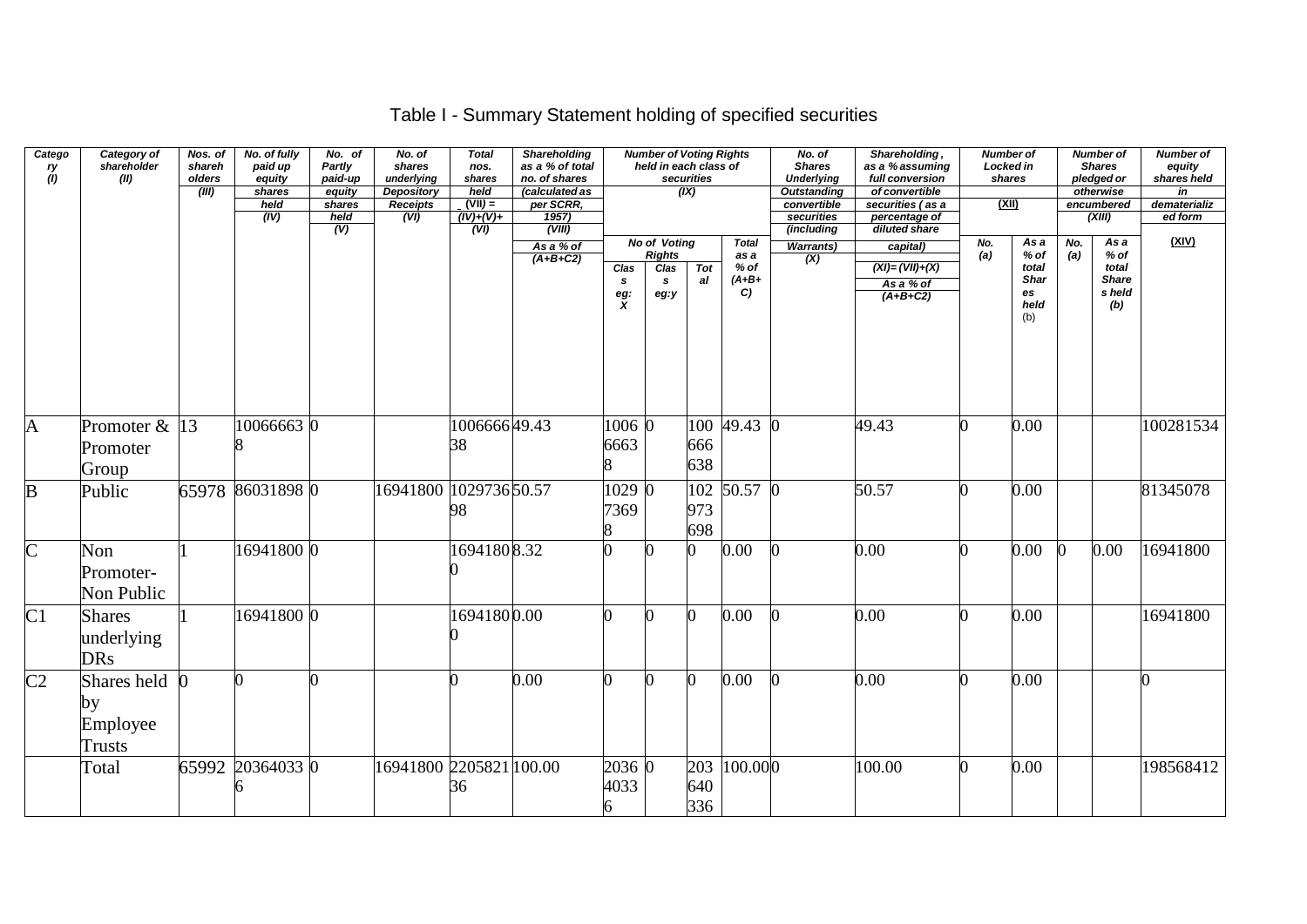|   | <b>Category &amp; Name</b><br>of the                                                            | PAN<br>(II)               | No. of<br>shareh | No. of<br>fully         | Partly<br>paid-up         | Nos. of<br>shares                                  | <b>Total</b><br>nos.    | <b>Sharehol</b><br>ding %                 |                           | each class of securities                        |                  | <b>Number of Voting Rights held in</b>                               | No. of<br><b>Shares</b>                                                   | <b>Shareholdin</b><br>$g$ , as a $%$                                                                                                                          | <b>Number of</b><br>Locked in |                                                           |            | <b>Number of</b><br><b>Shares</b>                         | <b>Number of</b><br>equity        |
|---|-------------------------------------------------------------------------------------------------|---------------------------|------------------|-------------------------|---------------------------|----------------------------------------------------|-------------------------|-------------------------------------------|---------------------------|-------------------------------------------------|------------------|----------------------------------------------------------------------|---------------------------------------------------------------------------|---------------------------------------------------------------------------------------------------------------------------------------------------------------|-------------------------------|-----------------------------------------------------------|------------|-----------------------------------------------------------|-----------------------------------|
|   | <b>Shareholders</b><br>(1)                                                                      |                           | older<br>(III)   | paid<br>up<br>equity    | equity<br>shares<br>held  | underlying<br><b>Depository</b><br><b>Receipts</b> | shares<br>held<br>$N =$ | calculate<br>d as per<br>SCRR,            |                           |                                                 | (X)              |                                                                      | <b>Underlying</b><br><b>Outstanding</b><br>convertible                    | assuming<br>full<br>conversion                                                                                                                                | (XII)                         | shares                                                    |            | pledged or<br>otherwise<br>encumbered                     | shares held<br>in<br>dematerializ |
|   |                                                                                                 |                           |                  | share<br>s held<br>(IV) | $\overline{(\mathsf{V})}$ | (VI)                                               | $IV+V+VI$               | 1957<br>As a % of<br>$(A+B+C2)$<br>(VIII) | Class<br>$\boldsymbol{x}$ | <b>No of Voting Rights</b><br><b>Class</b><br>Y | <b>Tot</b><br>al | <b>Total as</b><br>a % of<br><b>Total</b><br><b>Voting</b><br>rights | securities<br>(including<br><b>Warrants)</b><br>$\overline{(\mathsf{X})}$ | $\overline{of}$<br>convertible<br>securities (<br>as a<br>percentage<br>of diluted<br>share<br>capital)<br>$(XI) =$<br>$(VII)+(X)$ as a<br>$%$ of<br>$A+B+C2$ | No.<br>(a)                    | As a<br>% of<br>total<br><b>Shar</b><br>es<br>held<br>(b) | No.<br>(a) | (XIII)<br>As a<br>% of<br>total<br>share<br>s held<br>(b) | ed form<br>(XIV)                  |
|   | Indian                                                                                          |                           | 0                | 0                       | 0                         | <sup>0</sup>                                       | O.                      | 0.00                                      | 0                         | $\bf{0}$                                        | $\mathbf{0}$     | 0.00                                                                 |                                                                           | 0.00                                                                                                                                                          | 0                             | 0.00                                                      |            |                                                           | 0                                 |
| a | Individuals/Hi<br>ndu undivided<br>Family                                                       |                           |                  | 454500                  |                           |                                                    | 45450                   | 0.02                                      | 454500                    |                                                 | 50               | 454 0.02                                                             |                                                                           | 0.02                                                                                                                                                          | n                             | 0.00                                                      |            |                                                           | 45450                             |
|   | DR A C<br><b>MUTHIAH</b>                                                                        | <b>AESP</b><br>M797<br>6H |                  | 454050                  |                           |                                                    | 45405                   | 0.02                                      | 454050                    |                                                 | 05               | 454 0.02                                                             |                                                                           | 0.02                                                                                                                                                          | O.                            | 0.00                                                      |            |                                                           | 45405                             |
|   | <b>ASHWINC</b><br><b>MUTHIAH</b>                                                                | <b>AAE</b><br>PA41<br>48H |                  | 45                      | ∩                         |                                                    | 45                      | 0.00                                      | 45                        | <sup>0</sup>                                    | 45               | 0.00                                                                 |                                                                           | 0.00                                                                                                                                                          | <sub>0</sub>                  | 0.00                                                      |            |                                                           | 45                                |
| b | Central<br>Government/<br><b>State</b><br>Government(s                                          |                           |                  | 884000<br>$00\,$        |                           |                                                    | 884000 4.34             |                                           | 884000<br>00              |                                                 | 000              | 884 4.34                                                             |                                                                           | 4.34                                                                                                                                                          | n                             | 0.00                                                      |            |                                                           | 8840000                           |
|   | TAMILNAD AAA<br><b>INDUSTRIA 09P</b><br><b>DEVELOPM</b><br><b>ENT</b><br><b>CORPORATI</b><br>ON | CT34                      |                  | 884000<br>00            |                           |                                                    | 884000 4.34             |                                           | 884000<br>00              |                                                 | 000              | 884 4.34                                                             |                                                                           | 4.34                                                                                                                                                          | O.                            | 0.00                                                      |            |                                                           | 8840000                           |

## Table II - Statement showing shareholding pattern of the Promoter and Promoter Group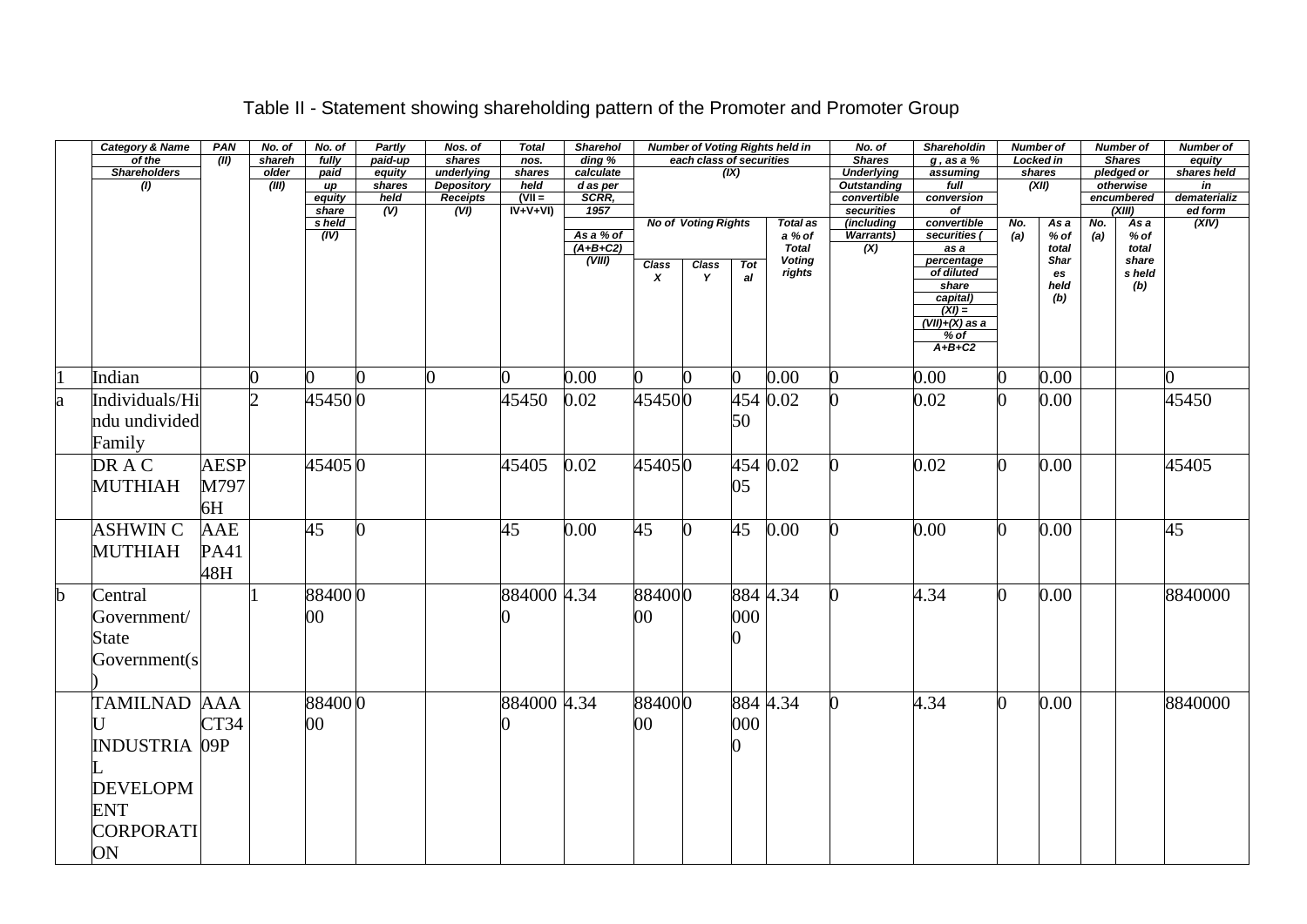|                | <b>LIMITED</b>       |                  |   |        |   |              |      |        |   |                |           |       |    |      |  |          |
|----------------|----------------------|------------------|---|--------|---|--------------|------|--------|---|----------------|-----------|-------|----|------|--|----------|
| $\mathbf c$    | Financial            |                  | 0 | 0      | 0 |              | 0.00 | 0      | 0 | $\overline{0}$ | 0.00      | 0.00  |    | 0.00 |  |          |
|                | Institutions/        |                  |   |        |   |              |      |        |   |                |           |       |    |      |  |          |
|                | <b>Banks</b>         |                  |   |        |   |              |      |        |   |                |           |       |    |      |  |          |
| $\overline{d}$ | Any Other            |                  | 7 | 728660 |   | 728664 35.78 |      | 728660 |   |                | 728 35.78 | 35.78 |    | 0.00 |  | 72481309 |
|                | (specify)            |                  |   | 413    |   | 13           |      | 413    |   | 664            |           |       |    |      |  |          |
|                |                      |                  |   |        |   |              |      |        |   | 13             |           |       |    |      |  |          |
|                | <b>Body</b>          |                  | 7 | 728660 |   | 728664 35.78 |      | 728660 |   |                | 728 35.78 | 35.78 |    | 0.00 |  | 72481309 |
|                | Corporate            |                  |   | 413    |   | 13           |      | 413    |   | 664            |           |       |    |      |  |          |
|                |                      |                  |   |        |   |              |      |        |   | 13             |           |       |    |      |  |          |
|                | <b>ACM</b>           | <b>AAA</b>       |   | 134070 |   | 134075 0.07  |      | 134070 |   | 134 0.07       |           | 0.07  |    | 0.00 |  | 134075   |
|                | <b>EDUCATIO</b>      | CS58             |   |        |   |              |      |        |   | 075            |           |       |    |      |  |          |
|                | <b>NAL</b>           | 09J              |   |        |   |              |      |        |   |                |           |       |    |      |  |          |
|                | FOUNDATI             |                  |   |        |   |              |      |        |   |                |           |       |    |      |  |          |
|                | ON                   |                  |   |        |   |              |      |        |   |                |           |       |    |      |  |          |
|                | AMI                  | AAB              |   | 372760 |   | 372767 18.31 |      | 372760 |   |                | 372 18.31 | 18.31 | O. | 0.00 |  | 37276700 |
|                | <b>HOLDINGS</b>      | CP18             |   | 700    |   | 00           |      | 700    |   | 767            |           |       |    |      |  |          |
|                | <b>PRIVATE</b>       | 77G              |   |        |   |              |      |        |   | $00\,$         |           |       |    |      |  |          |
|                | <b>LIMITED</b>       |                  |   |        |   |              |      |        |   |                |           |       |    |      |  |          |
|                | <b>GOLDNEST AAB</b>  |                  |   | 242340 |   | 242340 1.19  |      | 242340 |   | 242 1.19       |           | 1.19  | O. | 0.00 |  | 2423400  |
|                |                      | CT58             |   |        |   |              |      |        |   |                |           |       |    |      |  |          |
|                | <b>TRADING</b>       |                  |   | $00\,$ |   |              |      | $00\,$ |   | 340            |           |       |    |      |  |          |
|                | <b>COLTD</b>         | 94M              |   |        |   |              |      |        |   | 0              |           |       |    |      |  |          |
|                | <b>SICAGEN</b>       | <b>AAK</b>       |   | 301730 |   | 301734 1.48  |      | 301730 |   | 301            | 1.48      | 1.48  | O. | 0.00 |  | 2632245  |
|                | <b>INDIA</b>         | CS57             |   | 49     |   |              |      | 49     |   | 734            |           |       |    |      |  |          |
|                | <b>LIMITED</b>       | 70J              |   |        |   |              |      |        |   | 9              |           |       |    |      |  |          |
|                | <b>SOUTH</b>         | <b>AAB</b>       |   | 181040 |   | 181045 0.89  |      | 181040 |   | 181            | 0.89      | 0.89  | O. | 0.00 |  | 1810450  |
|                | <b>INDIA</b>         | CS <sub>05</sub> |   | 50     |   |              |      | 50     |   | 045            |           |       |    |      |  |          |
|                | <b>HOUSE</b>         | 20M              |   |        |   |              |      |        |   |                |           |       |    |      |  |          |
|                | <b>ESTATES &amp;</b> |                  |   |        |   |              |      |        |   |                |           |       |    |      |  |          |
|                | <b>PROPERTIE</b>     |                  |   |        |   |              |      |        |   |                |           |       |    |      |  |          |
|                | <b>SLTD</b>          |                  |   |        |   |              |      |        |   |                |           |       |    |      |  |          |
|                | <b>LOTUS</b>         | AAB              |   | 279950 |   | 279954 13.75 |      | 279950 |   | 279            | 13.75     | 13.75 | n  | 0.00 |  | 27995454 |
|                | FERTILIZER CL01      |                  |   | 454    |   | 54           |      | 454    |   | 954            |           |       |    |      |  |          |
|                |                      | 93K              |   |        |   |              |      |        |   | 54             |           |       |    |      |  |          |
|                | <b>SOUTH</b>         | <b>AAA</b>       |   | 208980 |   | 208985 0.10  |      | 208980 |   | 208 0.10       |           | 0.10  |    | 0.00 |  | 208985   |
|                | <b>INDIA</b>         | CS37             |   | 5      |   |              |      |        |   | 985            |           |       |    |      |  |          |
|                | <b>TRAVELS</b>       | 92E              |   |        |   |              |      |        |   |                |           |       |    |      |  |          |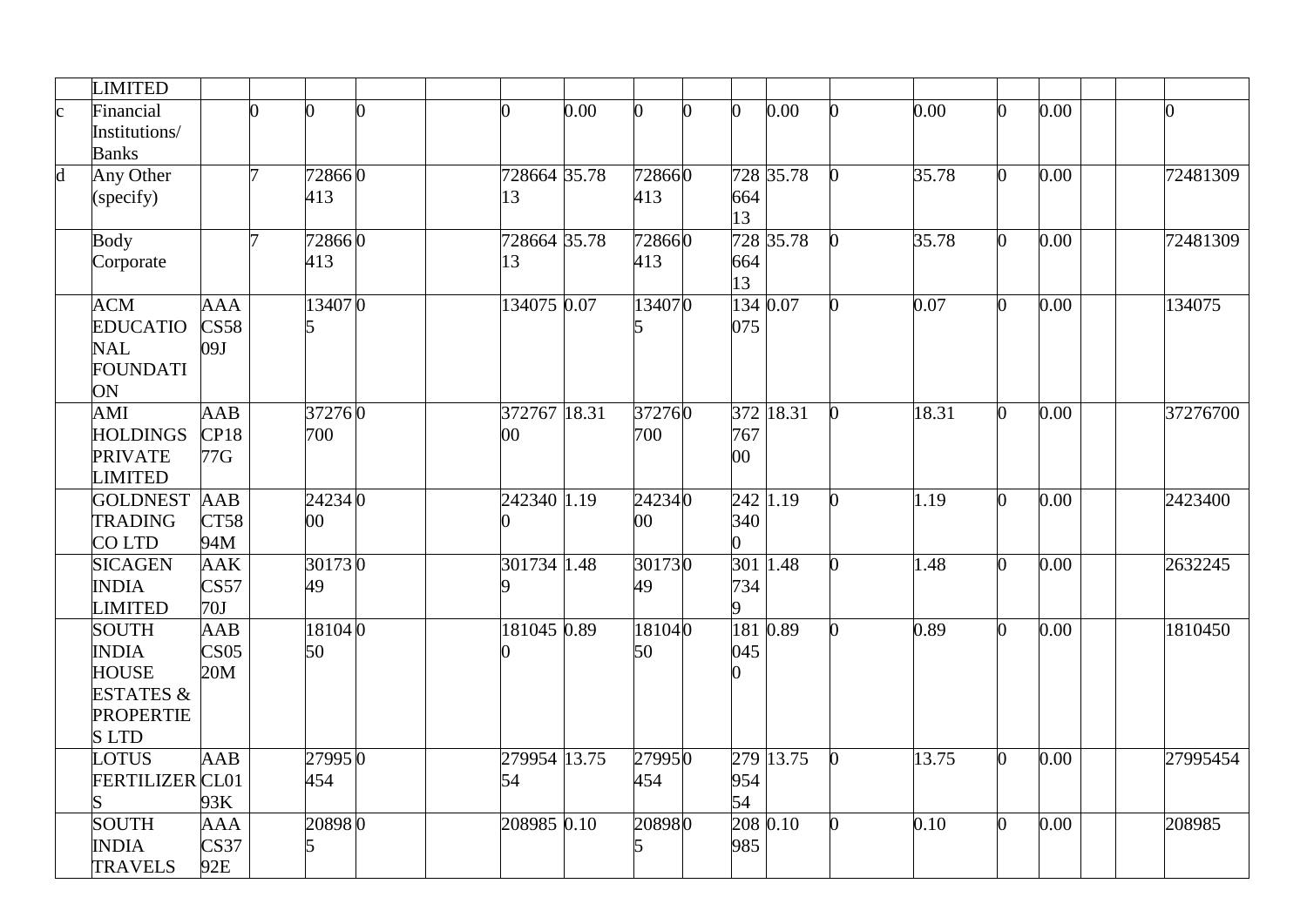|                         | <b>PVT LTD</b>       |                  |          |                |                |   |              |      |                |   |                |           |   |       |    |      |  |          |
|-------------------------|----------------------|------------------|----------|----------------|----------------|---|--------------|------|----------------|---|----------------|-----------|---|-------|----|------|--|----------|
|                         | Sub-Total            |                  | 10       | 817510         |                | ∩ | 817518 40.14 |      | 817510         |   | 817            | 40.14     |   | 40.14 |    | 0.00 |  | 81366759 |
|                         | (A)(1)               |                  |          | 863            |                |   | 63           |      | 863            |   | 518            |           |   |       |    |      |  |          |
|                         |                      |                  |          |                |                |   |              |      |                |   | 63             |           |   |       |    |      |  |          |
| $\overline{2}$          | Foreign              |                  | 0        | 0              | $\overline{0}$ | 0 | ∩            | 0.00 | 0              | 0 | $\overline{0}$ | 0.00      |   | 0.00  |    | 0.00 |  | 0        |
| a                       | Individuals          |                  | $\Omega$ | $\Omega$       | <sup>o</sup>   |   |              | 0.00 | $\overline{0}$ | 0 | $\overline{0}$ | 0.00      |   | 0.00  |    | 0.00 |  |          |
|                         | (Non-                |                  |          |                |                |   |              |      |                |   |                |           |   |       |    |      |  |          |
|                         | Resident             |                  |          |                |                |   |              |      |                |   |                |           |   |       |    |      |  |          |
|                         | Individuals/         |                  |          |                |                |   |              |      |                |   |                |           |   |       |    |      |  |          |
|                         | Foreign              |                  |          |                |                |   |              |      |                |   |                |           |   |       |    |      |  |          |
|                         | Individuals)         |                  |          |                |                |   |              |      |                |   |                |           |   |       |    |      |  |          |
| $\mathbf b$             | Government           |                  | $\Omega$ | ሰ              | 0              |   |              | 0.00 | 0              | 0 | 0              | 0.00      |   | 0.00  |    | 0.00 |  |          |
| $\mathbf c$             | Institutions         |                  |          |                |                |   |              | 0.00 |                |   |                | 0.00      |   | 0.00  |    | 0.00 |  |          |
| $\overline{\mathbf{d}}$ | Foreign              |                  | 3        | 189140         |                |   | 189147 9.29  |      | 189140         |   |                | 189 9.29  |   | 9.29  |    | 0.00 |  | 18914775 |
|                         | Portfolio            |                  |          | 775            |                |   | 75           |      | 775            |   | 147            |           |   |       |    |      |  |          |
|                         | Investor             |                  |          |                |                |   |              |      |                |   | 75             |           |   |       |    |      |  |          |
|                         | <b>FICON</b>         | AAB              |          | 156820         |                |   | 156827 7.70  |      | 156820         |   |                | 156 7.70  | ∩ | 7.70  |    | 0.00 |  | 15682775 |
|                         | <b>HOLDINGS</b>      | CF <sub>06</sub> |          | 775            |                |   | 75           |      | 775            |   | 827            |           |   |       |    |      |  |          |
|                         | <b>LIMITED</b>       | 67J              |          |                |                |   |              |      |                |   | 75             |           |   |       |    |      |  |          |
|                         | <b>DORNALLY AAC</b>  |                  |          | 132200         |                |   | 132200 0.65  |      | 132200         |   |                | 132 0.65  |   | 0.65  | ∩  | 0.00 |  | 1322000  |
|                         | <b>INVESTMENCD56</b> |                  |          | 0 <sup>0</sup> |                |   |              |      | $00\,$         |   | 200            |           |   |       |    |      |  |          |
|                         | TS LIMITED 10N       |                  |          |                |                |   |              |      |                |   |                |           |   |       |    |      |  |          |
|                         | <b>RANFORD</b>       | <b>AAD</b>       |          | 191000         |                |   | 191000 0.94  |      | 191000         |   |                | 191 0.94  |   | 0.94  |    | 0.00 |  | 1910000  |
|                         | <b>INVESTMENCR54</b> |                  |          | 0 <sup>0</sup> |                |   |              |      | $00\,$         |   | 000            |           |   |       |    |      |  |          |
|                         | TS LIMITED 52K       |                  |          |                |                |   |              |      |                |   |                |           |   |       |    |      |  |          |
| $\mathsf{e}$            | Any Other            |                  | 0        | 0              | O.             |   | $\Omega$     | 0.00 | 0              | 0 | $\overline{0}$ | 0.00      |   | 0.00  | 0  | 0.00 |  | 0        |
|                         | (specify)            |                  |          |                |                |   |              |      |                |   |                |           |   |       |    |      |  |          |
|                         | Sub-Total            |                  | 3        | 189140         |                | ∩ | 189147 9.29  |      | 189140         |   |                | 189 9.29  |   | 9.29  |    | 0.00 |  | 18914775 |
|                         | (A)(2)               |                  |          | 775            |                |   | 75           |      | 775            |   | 147            |           |   |       |    |      |  |          |
|                         |                      |                  |          |                |                |   |              |      |                |   | 75             |           |   |       |    |      |  |          |
|                         | Total                |                  | 13       | 100660         |                | O | 100666 49.43 |      | 100660         |   |                | 100 49.43 |   | 49.43 | O. | 0.00 |  | 10028153 |
|                         | Shareholding         |                  |          | 6638           |                |   | 638          |      | 6638           |   | 666            |           |   |       |    |      |  |          |
|                         | of Promoter          |                  |          |                |                |   |              |      |                |   | 638            |           |   |       |    |      |  |          |
|                         | and Promoter         |                  |          |                |                |   |              |      |                |   |                |           |   |       |    |      |  |          |
|                         | Group $(A)=$         |                  |          |                |                |   |              |      |                |   |                |           |   |       |    |      |  |          |
|                         | $(A)(1)+(A)(2)$      |                  |          |                |                |   |              |      |                |   |                |           |   |       |    |      |  |          |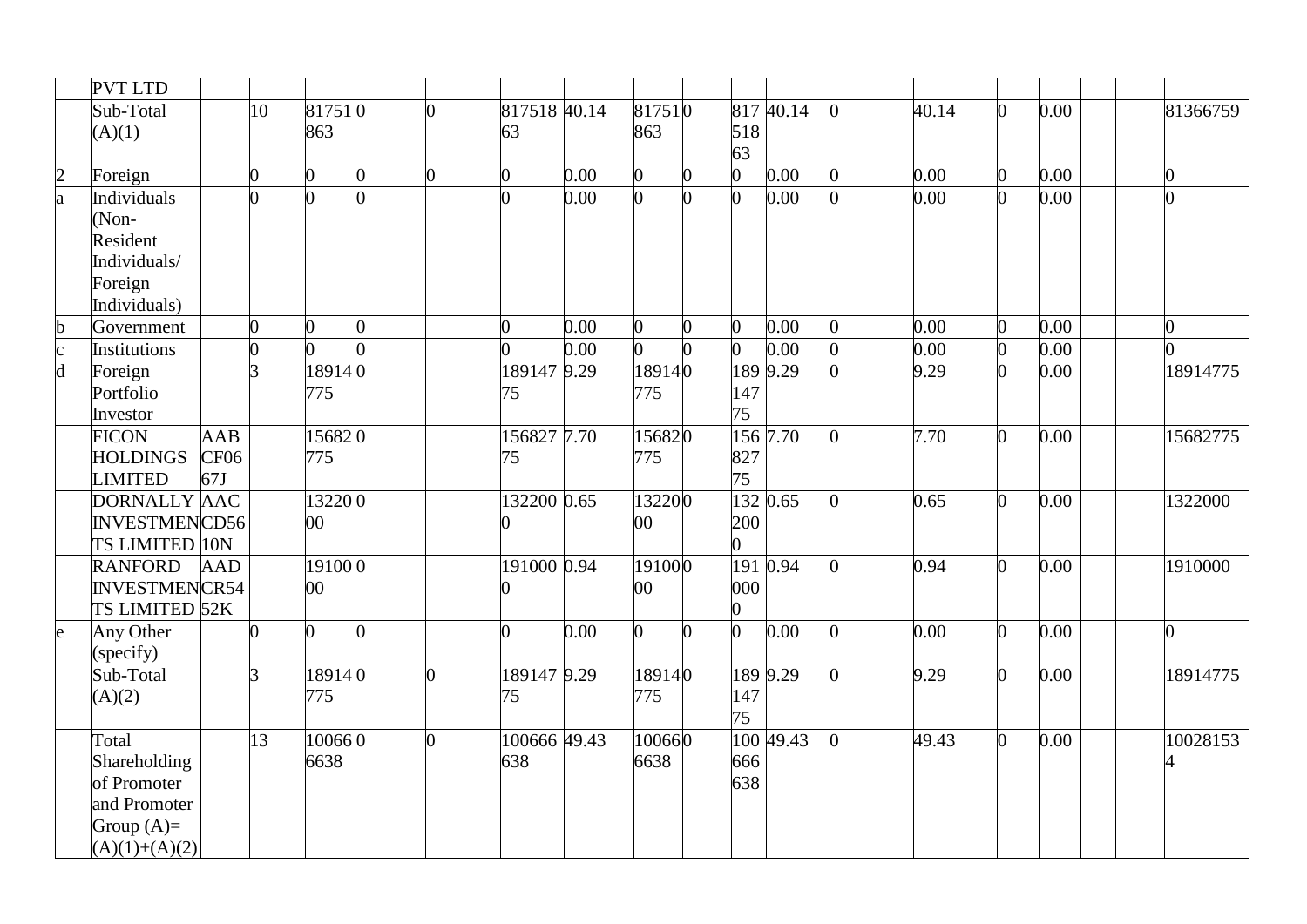## Table III - Statement showing shareholding pattern of the Public shareholder

|                         | <b>Category &amp; Name</b><br>of the<br><b>Shareholders</b><br>(1)           | PAN<br>(II) | Nos. of<br>shareh<br>older<br>(III) | No. of<br>fully<br>paid<br>иp<br>equity<br>share | <b>Partly</b><br>paid-up<br>equity<br>shares<br>held<br>(V) | Nos. of<br>shares<br>underlying<br>Depository<br><b>Receipts</b><br>(VI) | <b>Total</b><br>nos.<br>shares<br>held<br>$VII =$<br>$IV + V + VI$ | Sharehol<br>ding %<br>calculate<br>d as per<br>SCRR,<br>1957 |              | each class of securities                 | (IX)       | <b>Number of Voting Rights held in</b>                               | No. of<br><b>Shares</b><br><b>Underlying</b><br><b>Outstanding</b><br>convertible<br>securities | <b>Total</b><br>shareholdin<br>$g$ , as a $%$<br>assuming<br>full<br>conversion | shares<br>(XII) | <b>Number of</b><br>Locked in              |                                    | <b>Number of</b><br><b>Shares</b><br>pledged or<br>otherwise<br>encumbered<br>(XIII) | Number of<br>equity<br>shares held<br>in<br>dematerializ<br>ed form |
|-------------------------|------------------------------------------------------------------------------|-------------|-------------------------------------|--------------------------------------------------|-------------------------------------------------------------|--------------------------------------------------------------------------|--------------------------------------------------------------------|--------------------------------------------------------------|--------------|------------------------------------------|------------|----------------------------------------------------------------------|-------------------------------------------------------------------------------------------------|---------------------------------------------------------------------------------|-----------------|--------------------------------------------|------------------------------------|--------------------------------------------------------------------------------------|---------------------------------------------------------------------|
|                         |                                                                              |             |                                     | s held<br>(IV)                                   |                                                             |                                                                          |                                                                    | As a % of<br>$(A+B+C2)$<br>VIII                              | Class        | <b>No of Voting Rights</b><br>Class<br>Y | <b>Tot</b> | <b>Total as</b><br>a % of<br><b>Total</b><br><b>Voting</b><br>rights | (including<br>Warrants)<br>(X)                                                                  | of<br>convertible<br>securities<br>(as a<br>percentage                          | No.<br>(a)      | As a<br>% of<br>total<br><b>Shar</b><br>es | No.<br>(No<br>t<br>ap<br>pli       | Asa<br>% of<br>total<br>share<br>s held                                              | (XIV)                                                               |
|                         |                                                                              |             |                                     |                                                  |                                                             |                                                                          |                                                                    |                                                              | X            |                                          | al         |                                                                      |                                                                                                 | of diluted<br>share<br>capital)<br>(XI)                                         |                 | held<br>(b)                                | ca<br>ble<br>$\overline{ }$<br>(a) | (Not<br>applic<br>able)<br>(b)                                                       |                                                                     |
| $\mathbf{1}$            | Institutions                                                                 |             | 0                                   | ∩                                                | 0                                                           |                                                                          |                                                                    | 0.00                                                         | 0            | <sup>0</sup>                             | 0          | 0.00                                                                 |                                                                                                 | 0.00                                                                            |                 | 0.00                                       | $\Omega$                           | 0.00                                                                                 | 0                                                                   |
| a                       | Mutual<br>Funds/                                                             |             | $\overline{12}$                     | 108000                                           |                                                             |                                                                          | 10800                                                              | 0.01                                                         | 108000       |                                          | 00         | 108 0.01                                                             |                                                                                                 | 0.01                                                                            | 0               | 0.00                                       |                                    |                                                                                      | 900                                                                 |
| b                       | Venture<br>Capital Funds                                                     |             | 0                                   |                                                  | 0                                                           |                                                                          |                                                                    | 0.00                                                         | 0            | ∩                                        | 0          | 0.00                                                                 |                                                                                                 | 0.00                                                                            | 0               | 0.00                                       |                                    |                                                                                      | ∩                                                                   |
| $\mathbf{c}$            | Alternate<br>Investment<br>Funds                                             |             | n                                   |                                                  | O                                                           |                                                                          |                                                                    | 0.00                                                         | O            | 0                                        | $\bf{0}$   | 0.00                                                                 |                                                                                                 | 0.00                                                                            | n               | 0.00                                       |                                    |                                                                                      | U                                                                   |
| $\mathbf d$             | Foreign<br>Venture<br>Capital<br>Investors                                   |             | $\Omega$                            | ∩                                                | O                                                           |                                                                          |                                                                    | 0.00                                                         | ∩            | ∩                                        | U          | 0.00                                                                 |                                                                                                 | 0.00                                                                            | ∩               | 0.00                                       |                                    |                                                                                      | n                                                                   |
| e                       | Foreign<br>Portfolio<br>Investors                                            |             | 11                                  | 8150                                             | $\Omega$                                                    |                                                                          | 8150                                                               | 0.00                                                         | 8150         | $\Omega$                                 |            | 815 0.00                                                             |                                                                                                 | 0.00                                                                            | ∩               | 0.00                                       |                                    |                                                                                      | 0                                                                   |
| $\overline{\mathrm{f}}$ | Financial<br>Institutions/<br><b>Banks</b>                                   |             | 56                                  | 500190<br>01                                     |                                                             |                                                                          | 500190 2.46                                                        |                                                              | 500190<br>01 |                                          | 190        | 500 2.46                                                             |                                                                                                 | 2.46                                                                            | ∩               | 0.00                                       |                                    |                                                                                      | 4983051                                                             |
|                         | <b>LIFE</b><br><b>INSURANCECL05</b><br>CORPORATI82H<br>ON OF<br><b>INDIA</b> | AAA 0       |                                     | 392670<br>25                                     |                                                             |                                                                          | 392672 1.93                                                        |                                                              | 392670<br>25 |                                          | 672<br>l5  | 392 1.93                                                             |                                                                                                 | 1.93                                                                            | ∩               | 0.00                                       |                                    |                                                                                      | 3926725                                                             |
| g                       | Insurance<br>Companies                                                       |             |                                     | 550                                              | $\overline{0}$                                              | ∩                                                                        | 550                                                                | 0.00                                                         | 550          | $\bf{0}$                                 |            | 550 0.00                                                             |                                                                                                 | 0.00                                                                            | 0               | 0.00                                       |                                    |                                                                                      | 0                                                                   |
| h                       | Provident                                                                    |             | n                                   |                                                  |                                                             |                                                                          |                                                                    | 0.00                                                         | 0            | 0                                        |            | 0.00                                                                 |                                                                                                 | 0.00                                                                            | 0               | 0.00                                       |                                    |                                                                                      | O.                                                                  |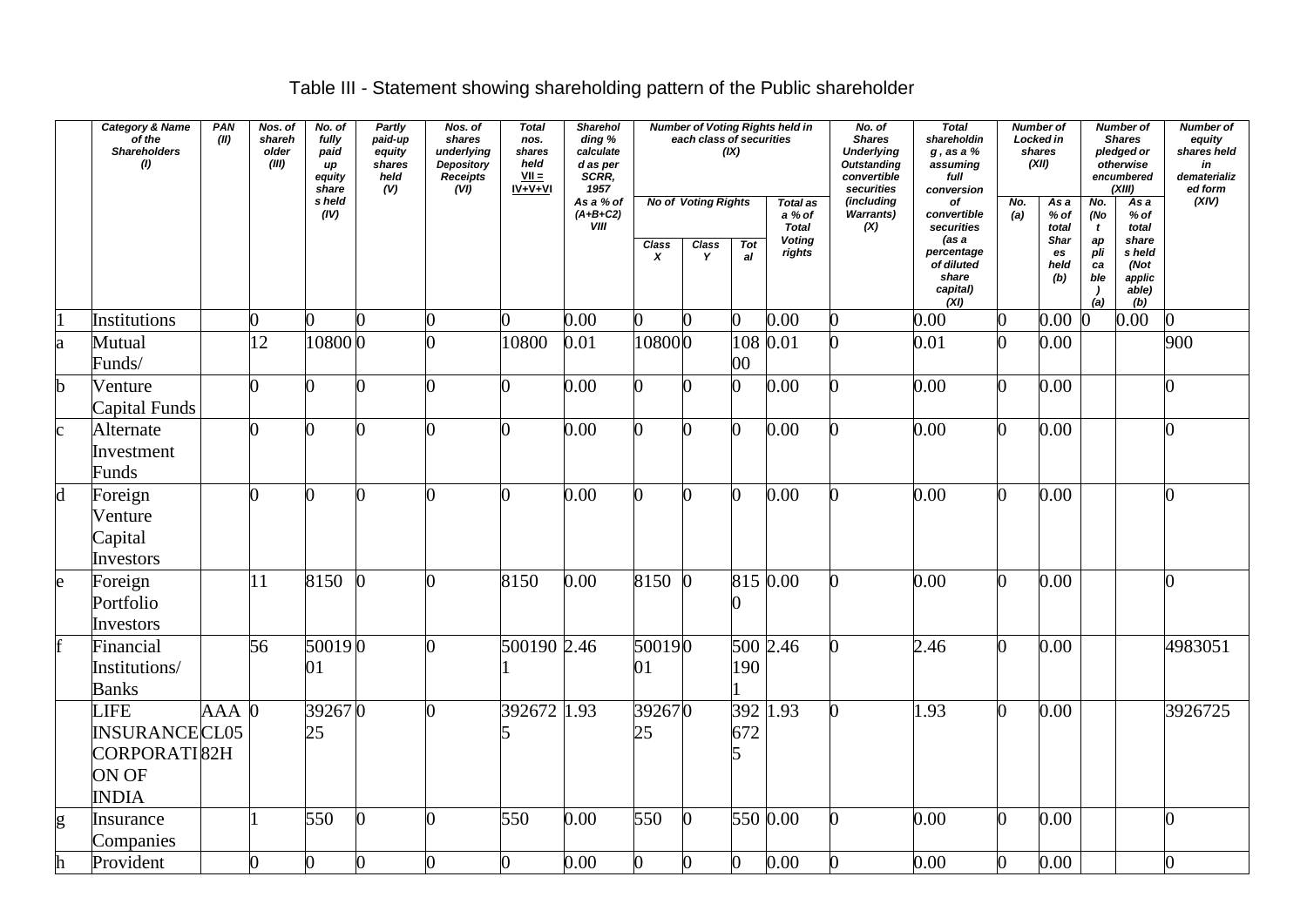|                 | Funds/<br>Pension<br>Funds<br>Any Other<br>(specify)                                              |                           | $\Omega$       | l0            | $\Omega$       | 0                    | <sub>0</sub>       | 0.00 | 0             | 0              | $\overline{0}$        | 0.00      | 0              | 0.00  | $\overline{0}$ | 0.00      |      | $\overline{0}$ |
|-----------------|---------------------------------------------------------------------------------------------------|---------------------------|----------------|---------------|----------------|----------------------|--------------------|------|---------------|----------------|-----------------------|-----------|----------------|-------|----------------|-----------|------|----------------|
|                 | Sub-Total<br>(B)(1)                                                                               |                           | 80             | 502140<br>01  |                | 0                    | 502140 2.47        |      | 502140<br>01  |                | 140                   | 502 2.47  | $\Omega$       | 2.47  | $\overline{0}$ | 0.00      |      | 4983951        |
| $\overline{2}$  | Central<br>Government/<br><b>State</b><br>Government(s<br>)/ President of<br>India                |                           | $\overline{0}$ | 0             | $\overline{0}$ | O                    | n                  | 0.00 | 0             | 0              | $\overline{0}$        | 0.00      | $\overline{0}$ | 0.00  | 0              | 0.00      |      | $\mathbf{0}$   |
|                 | Sub-Total<br>(B)(2)                                                                               |                           | $\overline{0}$ | O             | 0              | ∩                    | 0                  | 0.00 | 0             | $\overline{0}$ | 0                     | 0.00      | $\overline{0}$ | 0.00  | $\overline{0}$ | 0.00      |      | $\overline{0}$ |
| $\overline{3}$  | Non-<br>institutions                                                                              |                           | 0              | 0             | $\Omega$       | 0                    | U                  | 0.00 | 0             | $\overline{0}$ | $\overline{0}$        | 0.00      | $\Omega$       | 0.00  | $\overline{0}$ | $0.00\,0$ | 0.00 | $\mathbf{0}$   |
| a               | Individuals -                                                                                     |                           | 63123          | 625090<br>022 |                | 1694180 794508 39.02 | 22                 |      | 794500<br>822 |                | 508<br>22             | 794 39.02 | $\overline{0}$ | 39.02 | 0              | $0.00\,0$ | 0.00 | 59004907       |
|                 | Individual<br>shareholders<br>holding<br>nominal share<br>capital up to<br>Rs. 2 lakhs.           |                           | 62916 28528 0  | 686           |                | n                    | 285286 14.01<br>86 |      | 285280<br>686 |                | 285<br>286<br>86      | 14.01     | $\Omega$       | 14.01 | $\overline{0}$ | 0.00      |      | 25024571       |
| $\overline{ii}$ | Individual<br>shareholders<br>holding<br>nominal share<br>capital in<br>excess of Rs.<br>2 lakhs. |                           | 207            | 339800<br>336 |                | 1694180              | 509221 25.01<br>36 |      | 509220<br>136 |                | 221<br>36             | 509 25.01 | $\overline{0}$ | 25.01 | $\overline{0}$ | 0.00      |      | 33980336       |
|                 | <b>RUCHIT</b><br><b>BHARAT</b><br><b>PATEL</b>                                                    | <b>AND</b><br>PP92<br>02F | $\Omega$       | 392760<br>32  |                | O                    | 392763 1.93        |      | 392760<br>32  |                | 763<br>$\overline{2}$ | 392 1.93  | $\overline{0}$ | 1.93  | 0              | 0.00      |      | 3927632        |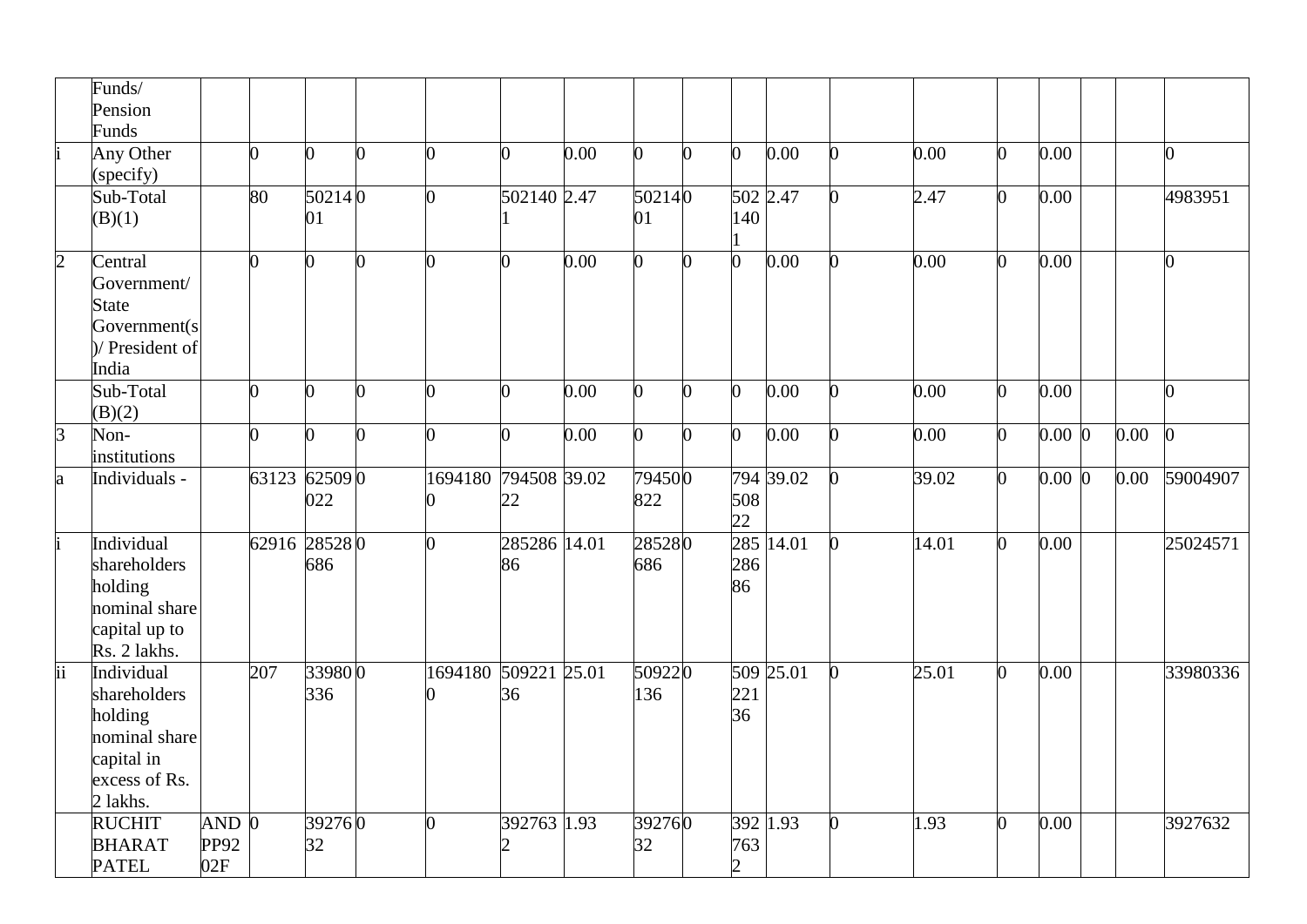|                         | <b>MINAL</b>  | $AAC$ 0             |                | 896980   |   | 0       | 896986 4.40  |      | 896980         |                |          | 896 4.40  | $\bf{0}$       | 4.40  | $\overline{0}$ | 0.00 | 8969867        |
|-------------------------|---------------|---------------------|----------------|----------|---|---------|--------------|------|----------------|----------------|----------|-----------|----------------|-------|----------------|------|----------------|
|                         | <b>BHARAT</b> | <b>PP51</b>         |                | 67       |   |         |              |      | 67             |                | 986      |           |                |       |                |      |                |
|                         | <b>PATEL</b>  | 26G                 |                |          |   |         |              |      |                |                |          |           |                |       |                |      |                |
|                         | <b>HARDIK</b> | $AHIP$ <sub>0</sub> |                | 265600   |   |         | 265602 1.30  |      | 265600         |                |          | 265 1.30  |                | 1.30  | $\overline{0}$ | 0.00 | 2656027        |
|                         | <b>BHARAT</b> | P1407               |                | 27       |   |         |              |      | 27             |                | 602      |           |                |       |                |      |                |
|                         | <b>PATEL</b>  | $\mathbf H$         |                |          |   |         |              |      |                |                |          |           |                |       |                |      |                |
| $\overline{\mathbf{b}}$ | <b>NBFCs</b>  |                     | 0              | 0        | 0 | ∩       |              | 0.00 | 0              | O.             |          | 0.00      |                | 0.00  | $\overline{0}$ | 0.00 | $\overline{0}$ |
|                         | registered    |                     |                |          |   |         |              |      |                |                |          |           |                |       |                |      |                |
|                         | with RBI      |                     |                |          |   |         |              |      |                |                |          |           |                |       |                |      |                |
| $\mathbf c$             | Employee      |                     | 0              | ∩        | 0 | ∩       |              | 0.00 | 0              | ∩              |          | 0.00      |                | 0.00  | $\overline{0}$ | 0.00 | $\overline{0}$ |
|                         | Trusts        |                     |                |          |   |         |              |      |                |                |          |           |                |       |                |      |                |
| $\overline{\mathrm{d}}$ | Overseas      |                     | 0              | $\Omega$ | 0 | ∩       |              | 0.00 | $\overline{0}$ | $\overline{0}$ | 0        | 0.00      | n.             | 0.00  | $\overline{0}$ | 0.00 | $\overline{0}$ |
|                         | Depositories  |                     |                |          |   |         |              |      |                |                |          |           |                |       |                |      |                |
|                         | (holding DRs) |                     |                |          |   |         |              |      |                |                |          |           |                |       |                |      |                |
|                         | balancing     |                     |                |          |   |         |              |      |                |                |          |           |                |       |                |      |                |
|                         | figure)       |                     |                |          |   |         |              |      |                |                |          |           |                |       |                |      |                |
| $\overline{e}$          | Any Other     |                     | 2775           | 185010   |   |         | 185014 9.09  |      | 185010         |                |          | 185 9.09  |                | 9.09  | 0              | 0.00 | 17356220       |
|                         | (specify)     |                     |                | 475      |   |         | 75           |      | 475            |                | 014      |           |                |       |                |      |                |
|                         |               |                     |                |          |   |         |              |      |                |                | 75       |           |                |       |                |      |                |
|                         | Body          |                     | 909            | 124970   |   | ∩       | 124976 6.14  |      | 124970         |                |          | 124 6.14  |                | 6.14  | 0              | 0.00 | 11366162       |
|                         | Corporate     |                     |                | 671      |   |         | 71           |      | 671            |                | 976      |           |                |       |                |      |                |
|                         |               |                     |                |          |   |         |              |      |                |                | 71       |           |                |       |                |      |                |
|                         | Clearing      |                     | 124            | 336620   |   | 0       | 336621 0.17  |      | 336620         |                |          | 336 0.17  | $\overline{0}$ | 0.17  | $\overline{0}$ | 0.00 | 336621         |
|                         | member        |                     |                |          |   |         |              |      |                |                | 621      |           |                |       |                |      |                |
|                         | Hindu         |                     | 1255           | 328650   |   |         | 328651 1.61  |      | 328650         |                | 328 1.61 |           | $\overline{0}$ | 1.61  | $\overline{0}$ | 0.00 | 3286167        |
|                         | Undivided     |                     |                | 17       |   |         |              |      | 17             |                | 651      |           |                |       |                |      |                |
|                         | Family        |                     |                |          |   |         |              |      |                |                |          |           |                |       |                |      |                |
|                         | Non-Resident  |                     | 480            | 232240   |   |         | 232241 1.14  |      | 232240         |                | 232      | 1.14      |                | 1.14  | $\overline{0}$ | 0.00 | 2309670        |
|                         | Indian (NRI)  |                     |                | 16       |   |         |              |      | 16             |                | 241      |           |                |       |                |      |                |
|                         |               |                     |                |          |   |         |              |      |                |                | 6        |           |                |       |                |      |                |
|                         | Overseas      |                     | $\overline{2}$ | 398000   |   |         | 39800        | 0.02 | 398000         |                |          | 398 0.02  |                | 0.02  | $\overline{0}$ | 0.00 | 39150          |
|                         | Corporate     |                     |                |          |   |         |              |      |                |                | $00\,$   |           |                |       |                |      |                |
|                         | <b>Bodies</b> |                     |                |          |   |         |              |      |                |                |          |           |                |       |                |      |                |
|                         | Trust         |                     | 5              | 184500   |   | 0       | 18450        | 0.01 | 184500         |                | 184 0.01 |           |                | 0.01  | $\overline{0}$ | 0.00 | 18450          |
|                         |               |                     |                |          |   |         |              |      |                |                | 50       |           |                |       |                |      |                |
|                         | Sub-Total     |                     | 65898 81010 0  |          |   | 1694180 | 979522 48.11 |      | 979520         |                |          | 979 48.11 |                | 48.11 | $\overline{0}$ | 0.00 | 76361127       |
|                         | (B)(3)        |                     |                | 497      |   |         | 97           |      | 297            |                | 522      |           |                |       |                |      |                |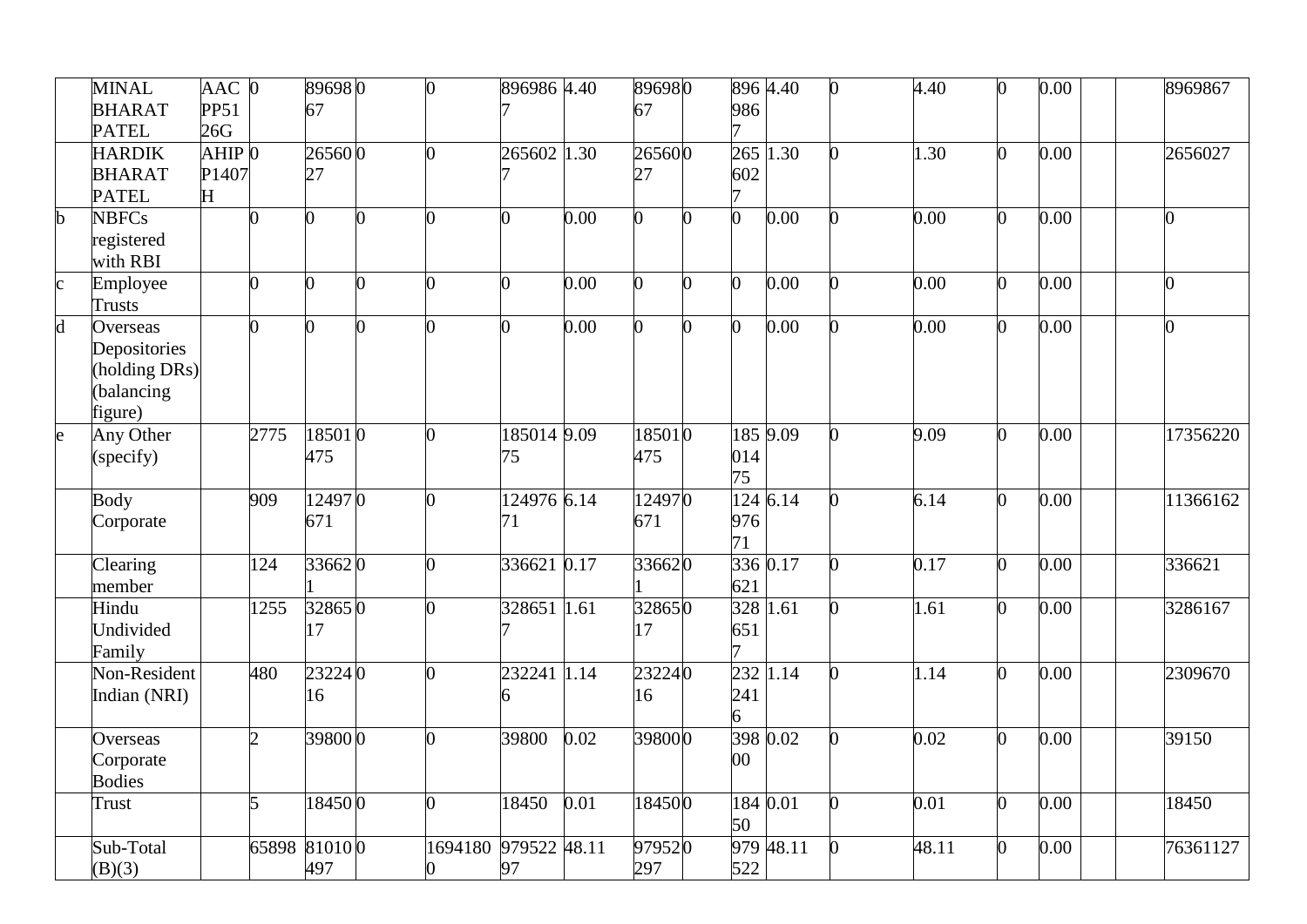| <b>Total Public</b> | 65978 86031 0 |     | 1694180 102973 50.58 |     | 102970 |     | 102 50.58 | 50.58 | 0.00 |  | 81345078 |
|---------------------|---------------|-----|----------------------|-----|--------|-----|-----------|-------|------|--|----------|
| Shareholding        |               | 898 |                      | 698 | 3698   | 973 |           |       |      |  |          |
| $(B)=$              |               |     |                      |     |        | 698 |           |       |      |  |          |
| $(B)(1)+(B)(2)$     |               |     |                      |     |        |     |           |       |      |  |          |
| $+(B)(3)$           |               |     |                      |     |        |     |           |       |      |  |          |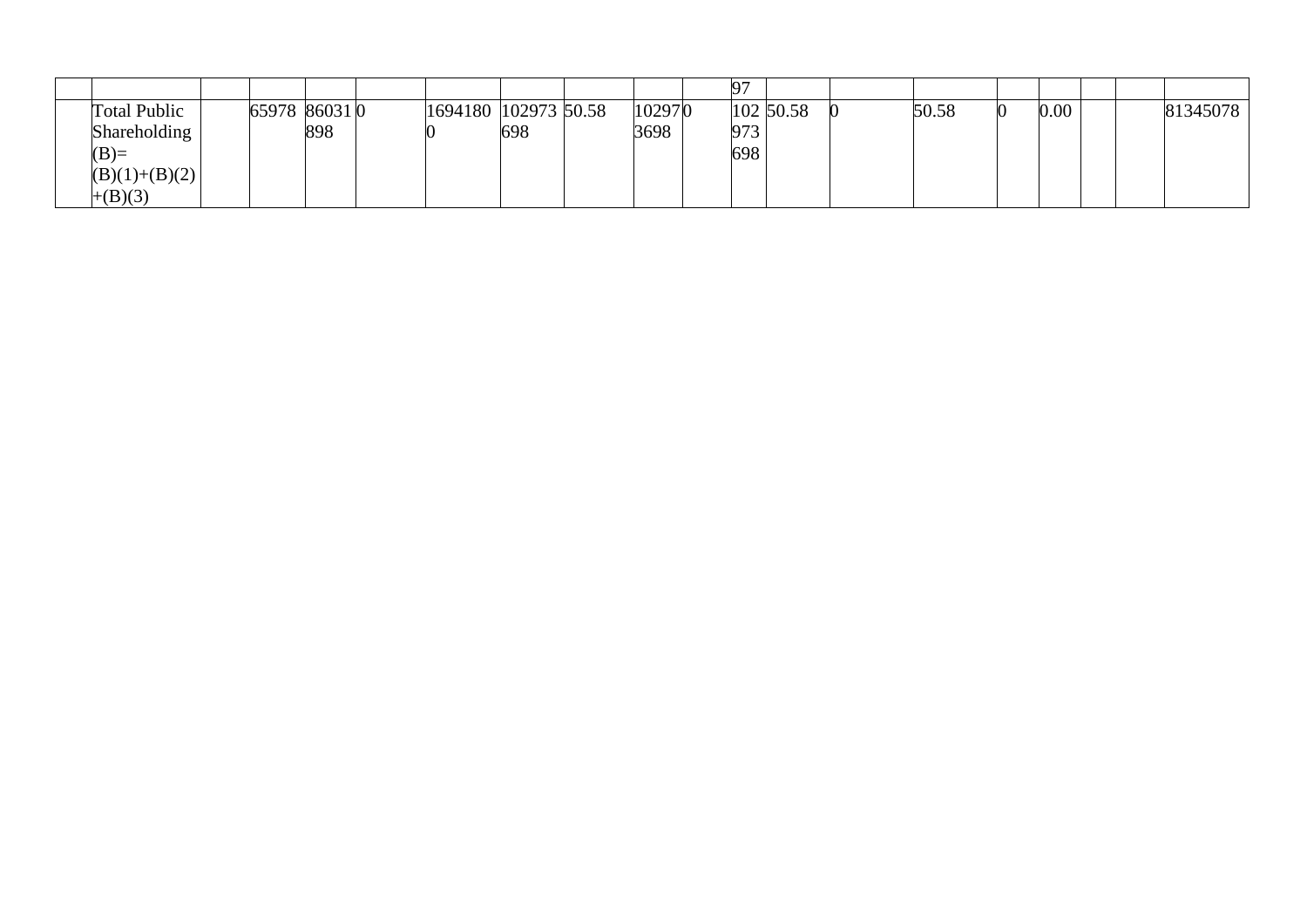|                | <b>Category &amp; Name</b> | PAN              | No. of | No. of       | <b>Partly</b>  | Nos. of                       | Total no.             | <b>Sharehol</b>   |                |                            |          | <b>Number of Voting Rights held in</b> | No. of                            | <b>Total</b>                                   |              | <b>Number of</b>     |              | <b>Number of</b>        | <b>Number of</b>          |
|----------------|----------------------------|------------------|--------|--------------|----------------|-------------------------------|-----------------------|-------------------|----------------|----------------------------|----------|----------------------------------------|-----------------------------------|------------------------------------------------|--------------|----------------------|--------------|-------------------------|---------------------------|
|                | of the                     | (III)            | shareh | fully        | paid-up        | shares                        | shares                | ding %            |                | each class of securities   |          |                                        | <b>Shares</b>                     | shareholdin                                    |              | Locked in            |              | <b>Shares</b>           | equity                    |
|                | <b>Shareholders</b>        |                  | older  | paid         | equity         | underlying                    | held                  | calculate         |                |                            | (X)      |                                        | <b>Underlying</b>                 | $g$ , as a $%$                                 |              | shares               |              | pledged or              | shares held               |
|                | (1)                        |                  | (III)  | up<br>equity | shares<br>held | Depository<br><b>Receipts</b> | $(VII =$<br>$IV+V+VI$ | d as per<br>SCRR, |                |                            |          |                                        | <b>Outstanding</b><br>convertible | assuming<br>full                               |              | (XII)                |              | otherwise<br>encumbered | in<br>dematerializ        |
|                |                            |                  |        | share        | (V)            | (VI)                          |                       | 1957              |                |                            |          |                                        | securities                        | conversion                                     |              |                      |              | (XIII)                  | ed form                   |
|                |                            |                  |        | s held       |                |                               |                       | As a % of         |                | <b>No of Voting Rights</b> |          | <b>Total as</b>                        | (including                        | of                                             | No.          | As a                 | No.          | As a                    | (XIV)                     |
|                |                            |                  |        | (IV)         |                |                               |                       | $(A+B+C2)$        |                |                            |          | a % of                                 | <b>Warrants)</b>                  | convertible                                    |              | % of                 | (No          | $%$ of                  | $\overline{\textsf{Not}}$ |
|                |                            |                  |        |              |                |                               |                       | (VIII)            |                |                            |          | <b>Total</b><br><b>Voting</b>          | (X)                               | securities (<br>$\overline{as}$ $\overline{a}$ |              | total<br><b>Shar</b> | $\mathbf{t}$ | total<br>share          | Applicable)               |
|                |                            |                  |        |              |                |                               |                       |                   | Class          | <b>Class</b><br>Y          | Tot      | rights                                 |                                   | percentage                                     |              | es                   | ap<br>pli    | s held                  |                           |
|                |                            |                  |        |              |                |                               |                       |                   | x              |                            | al       |                                        |                                   | of diluted                                     |              | held                 | ca           | (Not                    |                           |
|                |                            |                  |        |              |                |                               |                       |                   |                |                            |          |                                        |                                   | share                                          |              |                      | ble          | applic                  |                           |
|                |                            |                  |        |              |                |                               |                       |                   |                |                            |          |                                        |                                   | capital)<br>(XI)                               |              |                      |              | $a$ <sub>b</sub> $e$    |                           |
| $\overline{1}$ | Custodian/DR               |                  |        | 169410       |                |                               | 169418                |                   | O              | 0                          | $\Omega$ | 0.00                                   |                                   | 0.00                                           | 0            | 0.00                 |              |                         | 16941800                  |
|                | Holder                     |                  |        | 800          |                |                               | $00\,$                |                   |                |                            |          |                                        |                                   |                                                |              |                      |              |                         |                           |
|                | THE BANK                   | $AAC$ 0          |        | 169410       |                |                               | 169418                |                   | O              | 0                          | 0        | 0.00                                   | 0                                 | 0.00                                           | $\Omega$     | 0.00                 |              |                         | 16941800                  |
|                | OF                         | CT <sub>29</sub> |        | 800          |                |                               | 00                    |                   |                |                            |          |                                        |                                   |                                                |              |                      |              |                         |                           |
|                | <b>NEWYORK</b>             | 69G              |        |              |                |                               |                       |                   |                |                            |          |                                        |                                   |                                                |              |                      |              |                         |                           |
|                | <b>AS</b>                  |                  |        |              |                |                               |                       |                   |                |                            |          |                                        |                                   |                                                |              |                      |              |                         |                           |
|                | <b>DEPOSITOR</b>           |                  |        |              |                |                               |                       |                   |                |                            |          |                                        |                                   |                                                |              |                      |              |                         |                           |
|                | Y                          |                  |        |              |                |                               |                       |                   |                |                            |          |                                        |                                   |                                                |              |                      |              |                         |                           |
| $\overline{2}$ | Employee                   |                  | ∩      | ∩            |                |                               | 0                     | 0.00              | 0              |                            | 0        | 0.00                                   |                                   | 0.00                                           | 0            | 0.00                 |              |                         | 0                         |
|                | <b>Benefit Trust</b>       |                  |        |              |                |                               |                       |                   |                |                            |          |                                        |                                   |                                                |              |                      |              |                         |                           |
|                | under SEBI                 |                  |        |              |                |                               |                       |                   |                |                            |          |                                        |                                   |                                                |              |                      |              |                         |                           |
|                | Share based                |                  |        |              |                |                               |                       |                   |                |                            |          |                                        |                                   |                                                |              |                      |              |                         |                           |
|                | Employee                   |                  |        |              |                |                               |                       |                   |                |                            |          |                                        |                                   |                                                |              |                      |              |                         |                           |
|                | Benefit)                   |                  |        |              |                |                               |                       |                   |                |                            |          |                                        |                                   |                                                |              |                      |              |                         |                           |
|                | Regulations,               |                  |        |              |                |                               |                       |                   |                |                            |          |                                        |                                   |                                                |              |                      |              |                         |                           |
|                | 2014)                      |                  |        |              |                |                               |                       |                   |                |                            |          |                                        |                                   |                                                |              |                      |              |                         |                           |
|                | <b>Total Non-</b>          |                  |        | 169410       |                | ∩                             | 169418 0.00           |                   | $\overline{0}$ | $\Omega$                   | 0        | 0.00                                   | 0                                 | 0.00                                           | $\mathbf{0}$ | $0.00\,0$            |              | 0.00                    | 16941800                  |
|                | Promoter-                  |                  |        | 800          |                |                               | 00                    |                   |                |                            |          |                                        |                                   |                                                |              |                      |              |                         |                           |
|                | Non Public                 |                  |        |              |                |                               |                       |                   |                |                            |          |                                        |                                   |                                                |              |                      |              |                         |                           |
|                | Shareholding               |                  |        |              |                |                               |                       |                   |                |                            |          |                                        |                                   |                                                |              |                      |              |                         |                           |
|                | $(C)=$                     |                  |        |              |                |                               |                       |                   |                |                            |          |                                        |                                   |                                                |              |                      |              |                         |                           |
|                | $(C)(1)+(C)(2)$            |                  |        |              |                |                               |                       |                   |                |                            |          |                                        |                                   |                                                |              |                      |              |                         |                           |

# Table IV - Statement showing shareholding pattern of the Non Promoter- Non Public shareholder